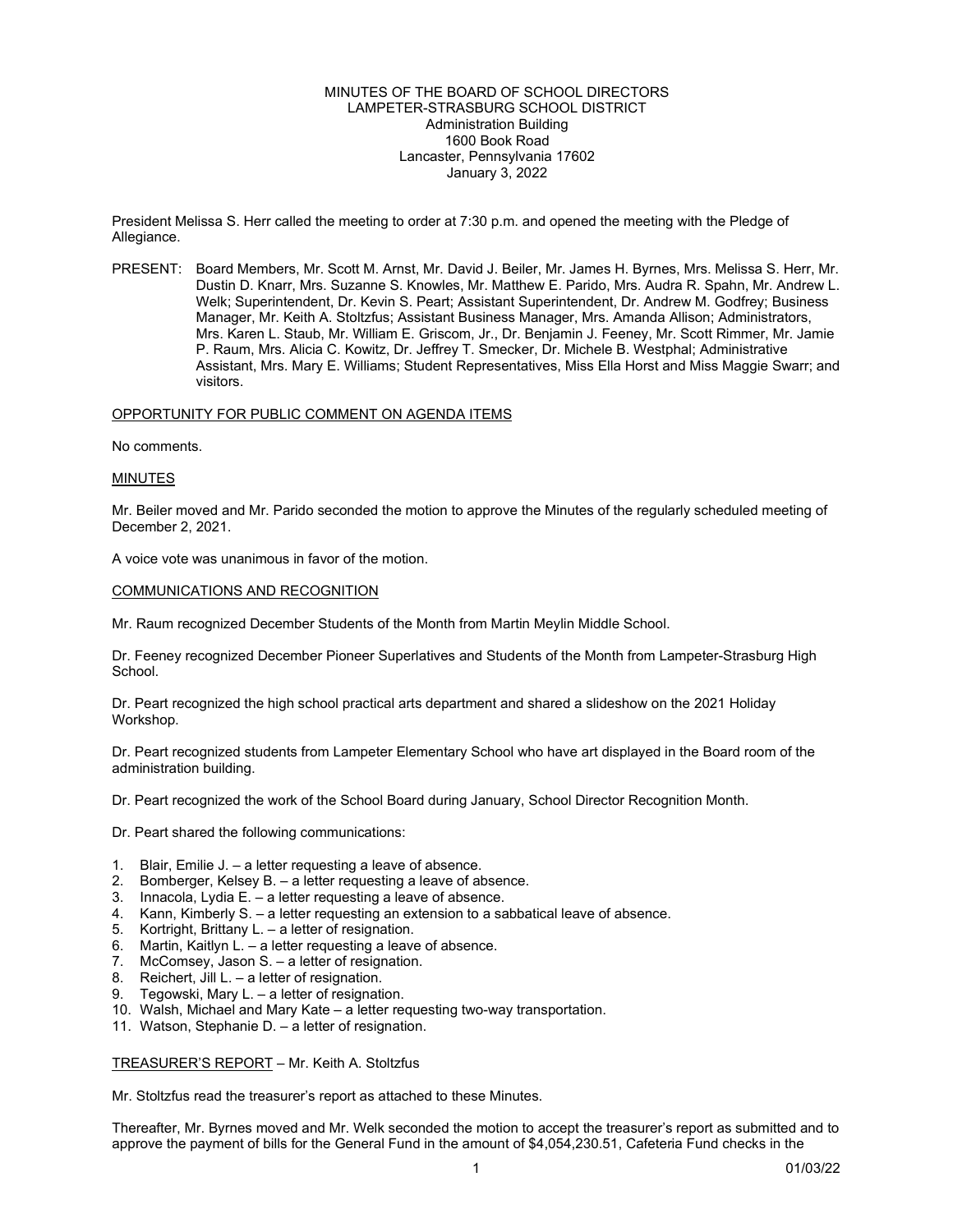amount of \$79,465.14, High School Athletic Fund checks in the amount of \$270.00, Capital Reserve Fund checks in the amount of \$20,835.26, and Athletic Account Officials in the amount of \$3,441.00.

A voice vote was unanimous in favor of the motion.

ACADEMIC COMMITTEE - Mr. Matthew E. Parido, Chairperson

Mr. Parido reported that the Committee met earlier in the evening and reviewed textbook updates for the 2022-2023 school year, discussed a possible after school program, and received academic committee topics to discuss for the upcoming year.

BUILDINGS AND GROUNDS COMMITTEE – Mr. David J. Beiler, Chairperson

No report.

BOARD OF REVIEW COMMITTEE – Mrs. Melissa S. Herr, Chairperson

No report.

FINANCE COMMITTEE – Mr. Dustin D. Knarr, Chairperson

No report.

PERSONNEL COMMITTEE - Mr. James H. Byrnes, Chairperson

Mr. Byrnes reported that the Committee recommends all agenda items for approval.

CURRICULAR ISSUES AND FEDERAL PROGRAMS – Dr. Andrew M. Godfrey, Representative

Dr. Godfrey reported that Title I programs continue to be fully up and running, Title I staff were honored with a breakfast for the holidays, and summer programs are being planned.

STUDENT REPRESENTATIVES – Miss Ella Horst, Miss Maggie Swarr

Miss Swarr shared events at Lampeter Elementary School including Winter Wonderland, which allowed students to shop for gifts, and a winter spirit week with holiday activities. At Hans Herr Elementary School, the PTO sponsored a school-wide holiday door decorating competition, third and fourth grade students participated in the annual holiday workshop, and students enjoyed a school-wide movie and pajama day.

Miss Swarr concluded her report sharing events at Martin Meylin Middle School including the Martin Meylin theatrical production of *Adventures of a Comic Book Artist*, the holiday concert with the orchestra, band and chorus performing, the winter games conducted by the positive behavior team, and preparing eighth graders for high school course selection.

Miss Horst reported on events at Lampeter-Strasburg High School including the Toys for Tots drive, Mrs. Lindsey Shehan being honored as the LSHS Teacher of the Quarter, and the practical arts department hosting third and fourth graders at the annual holiday workshop. She also mentioned the annual tri-m honors society induction ceremony, recognized students for earning spots in district orchestra and band, and shared the early success of winter sports teams. Miss Horst concluded her report sharing on holiday events including a door decorating contest, elf on the shelf activity sponsored by the National Honors Society, the band, orchestra, chorus, and madrigal holiday concert, Mini-thon Kick off assembly, movie day for students, and a special treat of K-Cups and cookies for faculty and staff.

## APPROVAL OF RESIGNATIONS

Mr. Byrnes moved and Mrs. Spahn seconded the motion to approve resignations from the following individuals:

- a. Brittany L. Kortright, special education teacher assistant, Hans Herr Elementary School, effective January 13, 2022.
- b. Jason S. McComsey, part-time custodian, Lampeter-Strasburg High School, retroactively effective to December 31, 2021.
- c. Jill L. Reichert, van driver, Lampeter-Strasburg School District, retroactively effective to December 23, 2021.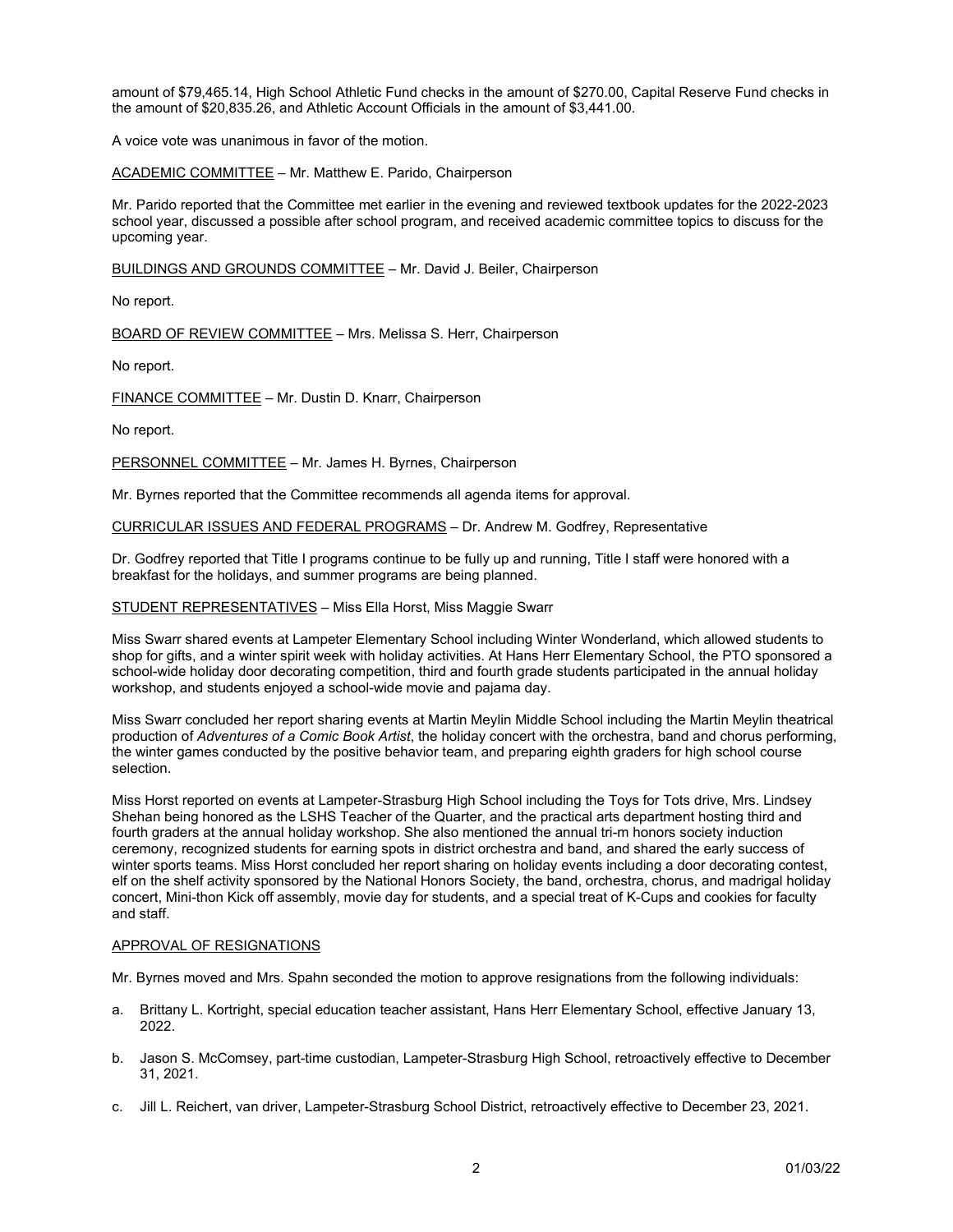- d. Mary L. Tegowski, personal care assistant, Lampeter-Strasburg High School, retroactively effective to December 6, 2021.
- e. Stephanie D. Watson, special education teacher assistant, Hans Herr Elementary School, effective January 7, 2022.

A voice vote was unanimous in favor of the motion.

# APPROVAL OF A CHANGE OF STATUS

Mr. Byrnes moved and Mrs. Spahn seconded the motion to approve a change of status for Lisa M. Binkley, kitchen helper, Martin Meylin Middle School. Ms. Binkley will become a special education teacher assistant and cafeteria monitor at Martin Meylin Middle School retroactively effective to December 15, 2021. She will continue as a category D support employee and will be compensated hourly at \$11.21 as a cafeteria monitor and \$12.28 as a special education teacher assistant.

A voice vote was unanimous in favor of the motion.

#### APPROVAL OF LEAVES OF ABSENCE

Mr. Byrnes moved and Mrs. Spahn seconded the motion to approve leaves of absence for the following individuals:

- a. Emilie J. Blair, math program specialist, Hans Herr Elementary School, on or about June 3, 2022, through November 7, 2022.
- b. Kelsey B. Bomberger, third grade teacher, Hans Herr Elementary School, on or about May 17, 2022, through the end of the 2022-2023 school year.
- c. Lydia E. Innacola, grade 3 and 4 school counselor, Hans Herr Elementary School, on or about May 3, 2022, through October 3, 2022.
- d. Kaitlyn L. Martin, third grade teacher, Hans Herr Elementary School, on or about April 30, 2021, through the end of the 2021-2022 school year.

A voice vote was unanimous in favor of the motion.

## APPROVAL OF EXTENSION OF A SABBATICAL LEAVE

Mr. Byrnes moved and Mrs. Spahn seconded the motion to approve an extension to a sabbatical leave of absence for Kimberly S. Kann, technology education teacher, Lampeter-Strasburg High School, through the end of the 2021-2022 school year.

A voice vote was unanimous in favor of the motion.

## APPROVAL OF SUBSTITUTES

Mr. Byrnes moved and Mrs. Spahn seconded the motion to approve 2021-2022 substitutes in their respective capacities, as follows:

Certified Substitutes<br>Eby, Kylie M.

Grades PK-4 – Millersville Student Horning, Sarah J. Elementary K-6; Mid-Level Mathematics 7-9

**Support Staff Substitutes** Appelgrijn, Rhiannon J. Reichert, Jill L.

Support Staff (Retired) Substitutes Miranda, Carol J.

A voice vote was unanimous in favor of the motion.

## APPROVAL OF VOLUNTEERS

Mr. Byrnes moved and Mrs. Spahn seconded the motion to approve Robert N. Holmberg as a 2021-2022 volunteer wrestling coach.